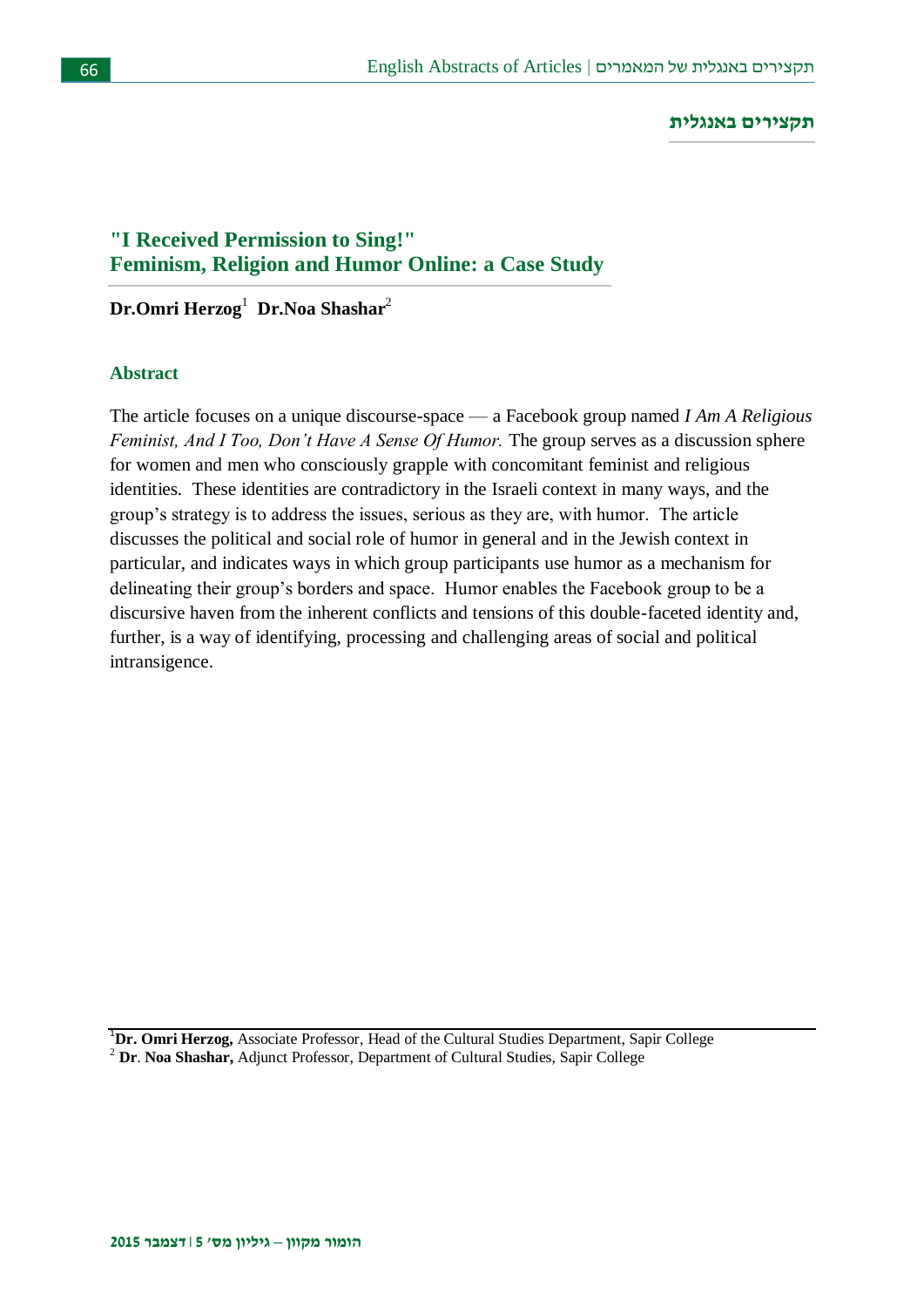# **Using Humor as a mean of Survival in the** *haredi* **world according to the Novel** *Zippor Yeshena* **/ Yocheved Reisman**

### **Dr. Ofra Matzov-Cohen**\*

#### **Abstract**

The present study seeks to expose the world of the heroine in the novel *Sleeping Bird*, *(Zippor Yeshena*) Zipporah, who is known also as Feige, a girl from the religious Orthodoxed society, and the ways she uses to survive in this society. All this, after her groom, Yohanan does not come to their wedding ceremony, and by this he disgraces her and her family members. From the passive position, lying in bed in her childhood room, as she pretends to be in a coma, Feige tells the story of her life and the lives of those around her humorously. Her mother, Miriam, takes care of her for twenty years until the surprising turn which takes place at the end of the plot.

The novel describes different characters that surround the heroine and demonstrate in different ways the orthodoxed *Haredi* society, which is ruled by strict and dictated norms. Within this distinctive society, a variety of humorous behaviors are conducted, a few of it are simply funny but few seem to be subversive.

Humorous researchers claim that humor is vital and necessary for the survival of mankind and that it also gives vitality and strength to the functioning of it.

In this study, I would like to examine the humor that is created by the heroine and the implications of her of lying in bed, and by the different tones of it as it is expressed in the world of other characters in the space of the orthodoxed society they belong to.

<sup>\*</sup> **Dr. Ofra Matzov-Cohen** is a Hebrew Literature Researcher in the Department of Israel Heritage at the Ariel University, Israel.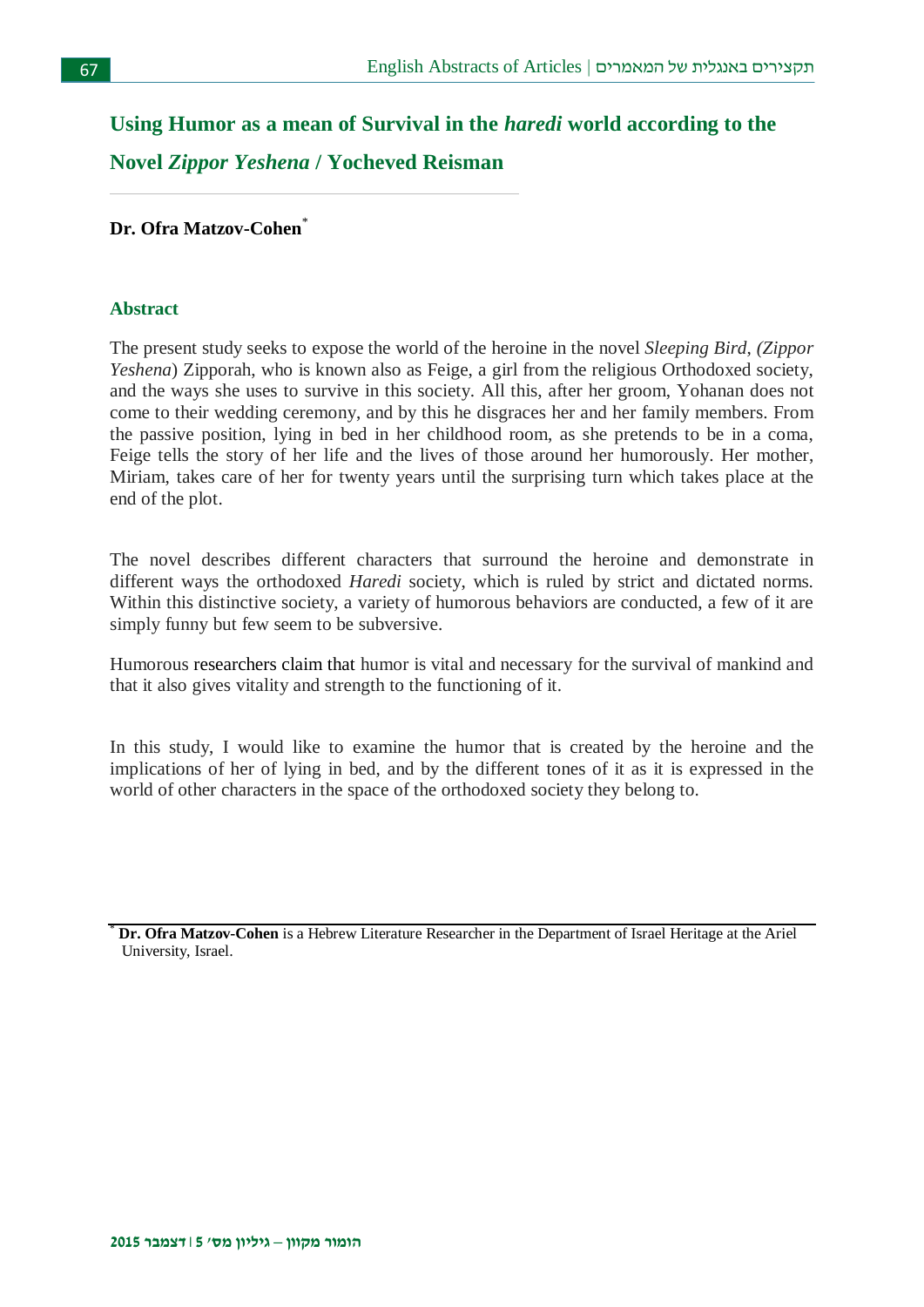## **Jewish Humor in Morocco**

## **Asher Knafo**\*

#### **Abstract**

Is there a Moroccan humor? The author deals with Jewish humor in Morocco, following the publication of his book "Tea with Mint – The Book of Mirth and Zest of Moroccan Jews". Through description of the cultural background and the use of exemplars of Moroccan Jewish humor, this paper deals with different aspects of this humor, and with the many forms it takes: from proverbs, nicknames and curse words, through mispronunciations and the use of biblical verses, to actual jokes. One reason the humor of Moroccan Jews flourished is the richness of their linguistic exposure to local Arabic, Berberic, and Hebrew, and later on French and even English and Spanish. The humor of Moroccan Jews reflected their reality. This reality was sometimes difficult. The somewhat bitter laughter was a means to forget this reality and overcome it. Studying the folk humor of Moroccan Jews opens a window into a now-changed rich cultural experience."

<sup>\*</sup> **Asher Knafo**, is the founder and editor of the **Brit, the bilingual review of Moroccan Jews**, and the editor of **Tea with Mint** – The Book of Mirth and Zest of Morrocan Jews. His other books include **The Infant of Oufran** (novel), **A Jewish Wedding in Mogador**, and **Yakhin, The Teachings of Rabbi Joseph Knafo.**